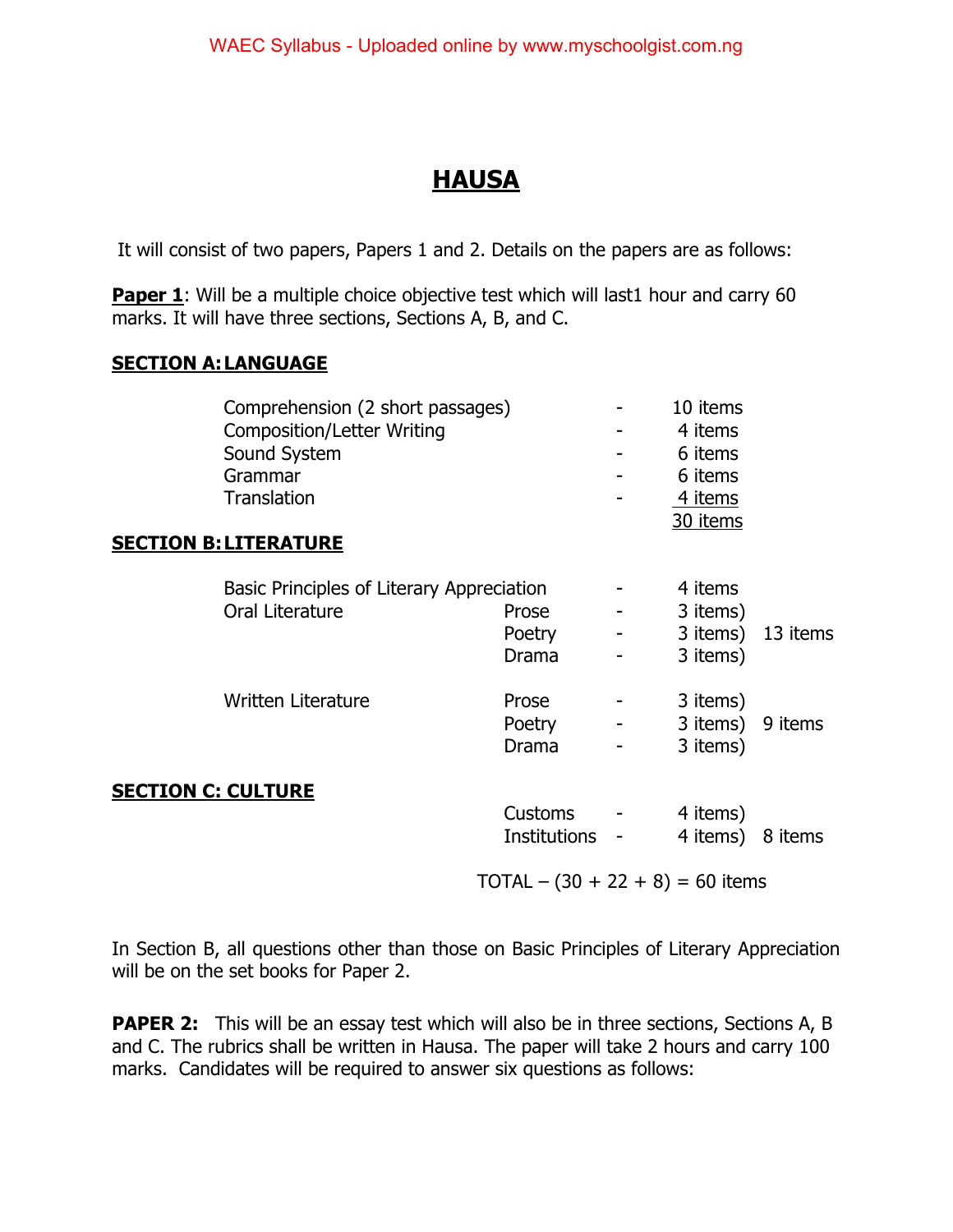Three from Section A, two from Section B and one from Section C. Candidates will be required to answer questions in the official Hausa orthography using the appropriate metalanguage.

#### **CONTENT OF PAPER 2**

#### **SECTION A: LANGUAGE (i) Composition/Letter Writing**

Candidates are advised to write an essay of about 300 words on the topic chosen. Candidates are advised to spend not more than 45 minutes on this question. The topics will include any of the following essay type:

| Narrative          | Insha'i Na Labari     |
|--------------------|-----------------------|
| <b>Descriptive</b> | Insha'i Na Siffance   |
| Argumentative      | Insha'i Na Muhawara   |
| Expository         | Insha'i Na Bayani     |
| Dialogue           | Muhawara ta kai tsaye |
| Proverbial         | Karin Magana          |
| Letter Writing     | Rubutun Wasika        |

#### **(ii) Sound System (Tsarin Sauti)**

Candidates will be required to answer one question from the two questions set.

Questions will be set testing candidates' knowledge of:

- (a) Consonants, Vowels and Syllable Structure: (Furucin bakake da wasula da kirar gaba)
	- their production in terms of place, manner and status of glotis e.g. bilabials, nasals, voice and voiceless sounds. (Gurbi da yanayi da matsayin makwallato na furucinsu misali 'yan lebba da 'yan hanci da mai ziza ko maras ziza)
	- Syllable Structure the way consonants and vowels combine in syllable.

Structure of Syllable (Tsarin gaba)

- Consonant + vowel  $(cv) BW$
- Consonant + vowel + vowel (cvv) BWW
- Consonant + vowel + consonant (cvc)  $-$  BWB

 $\ldots/2$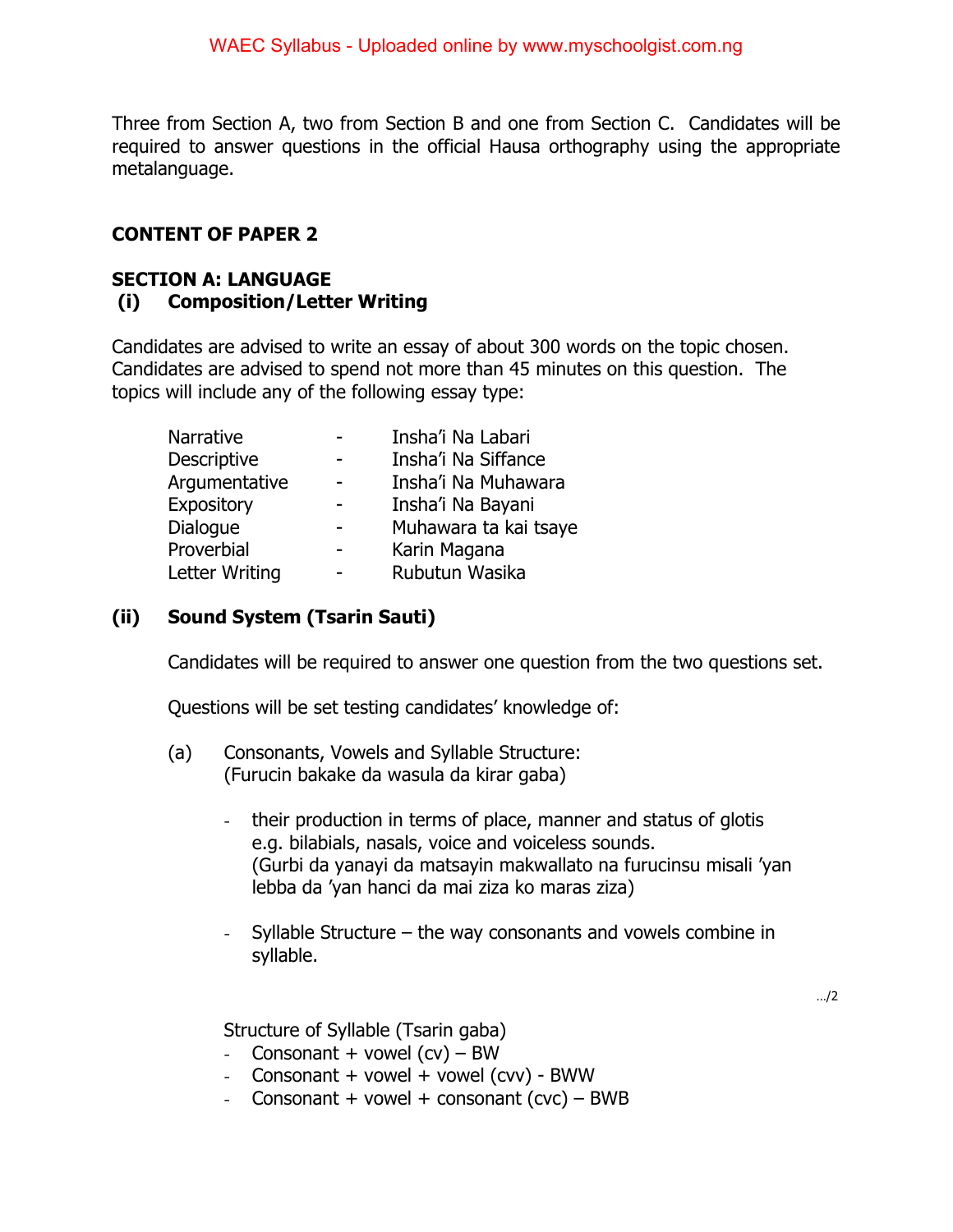Types of Syllable (ire-iren gaba)

- open syllable (budaddiyar gaba)
- close syllable (rufaffiyar gaba)

Vowel production (furucin Wasula)

- vowel length – short and long vowels, dipthongs (gajeru da dogaye da tagwan wasula)

Tone (Karin Sauti)

- High tone (Karin sautin sama)
- Low tone (Karin sautin kasa)
- Falling tone (Karin sauti mai faduwa)

## **(iii) Grammar (Nahawu)**

Candidates will be required to answer one question from the two questions set.

Contents:

- (a) Word Structure And Word Formation (Ginin kalmomi):
	- Root (saiwa)
	- Affix (dafi)
	- Prefix (dafa goshi)
	- Infix (dafa ciki)
	- Suffix (dafa keya)

### (b) Word Classes (Azuzuwan kalmomi):

- Noun (suna)
- Verb (Aikatau)
- Adjective (sifa)
- Adverb (Bayanau)
- Pronoun (Wakilin Suna)
- Conjunction- (Mahadi)
- Specifier (Mafayyaci)
- Quantifier (Ma'auni)
- Demostrative (Nunau)
- Ideophone (Amsa-kama)
- Diminutive (Tsigilau)

…/3

- Stabilizer (Dirka)
- Referential- (Madanganci)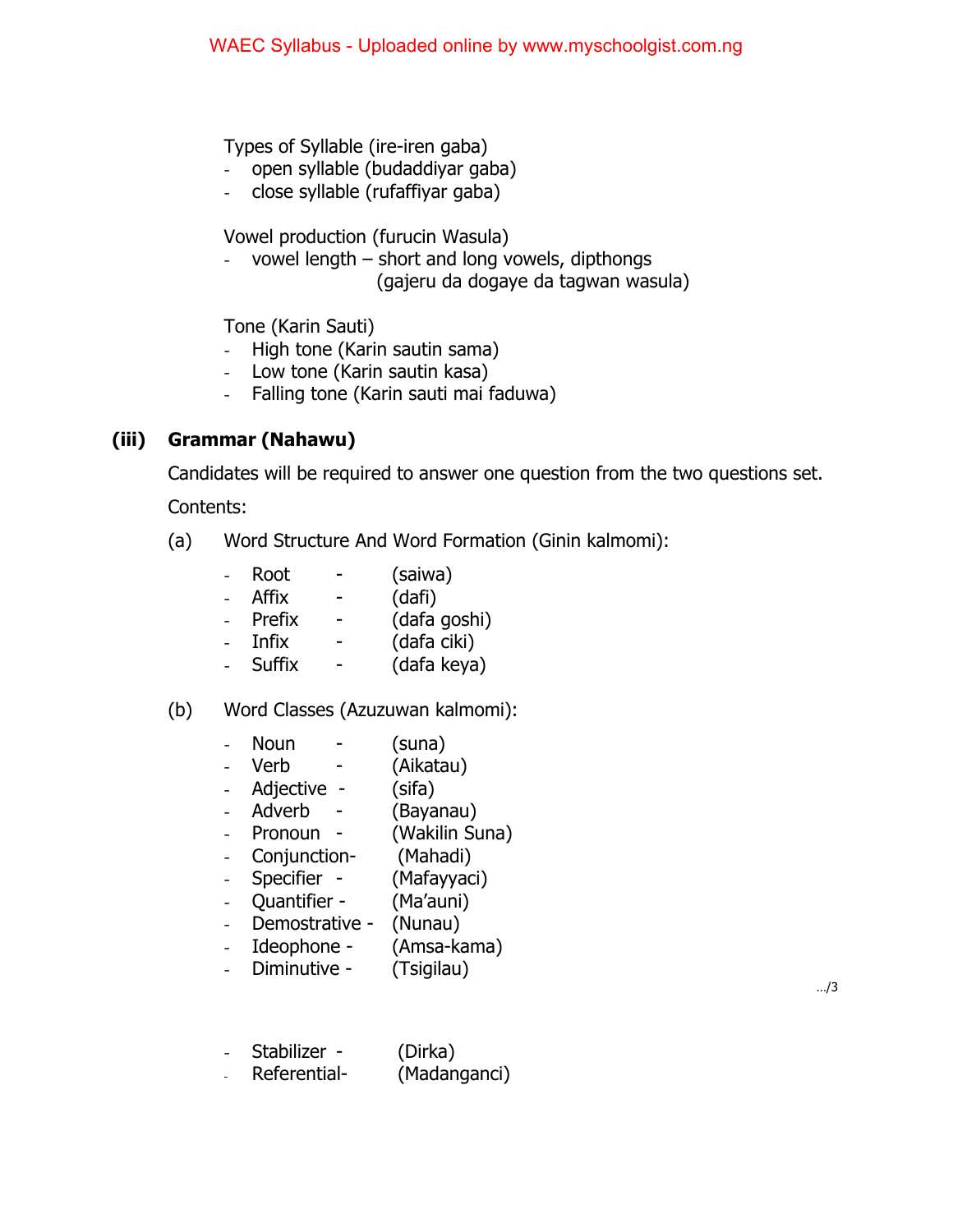(c) Grammatical Categories (Rukunonin Nahawu)

| Tense and Aspect          | (Lokutan aiki)           |
|---------------------------|--------------------------|
| <b>General Past</b>       | (Shudadden Lokaci Na I)  |
| <b>Relative Past</b>      | (Shudadden Lokaci Na II) |
| <b>General Continuous</b> | (Lokaci Mai Ci Na I)     |
| Relative Continuous       | (Lokaci Mai Ci Na II)    |
| <b>First Future</b>       | (Lokaci Na Gaba Na I)    |
| Second Future             | (Lokaci Na Gaba Na II)   |
| Habitual                  | (Lokaci Na Sabo)         |
| Subjunctive               | (Umurtau)                |
| <b>Negative</b>           | (Korewa)                 |
| Gender                    | (Jinsi)                  |
| <b>Number</b>             | (Adadi)                  |

(d) The structure and Types of Sentences: (Tsari da ire-iren jumloli)

|  | Subject and predicate - |  | (yankin suna da na aikatau) |
|--|-------------------------|--|-----------------------------|
|--|-------------------------|--|-----------------------------|

- Simple sentence (sassaukar Jumla)
- Complex sentence (sarkakkiyar Jumla)
- 
- 
- Compound sentence (Hardaddiyar Jumla)

## **SECTION B: LITERATURE**

This section will consist of Oral and Written Literature and six questions will be set, out of which Two will be attempted, i.e. one from Oral Literature and one from Written Literature.

There will be six set books, three on Oral Literature and three on Written Literature.

- (i) Oral Literature:
	- Prose (Tatsuniya da tarihihi da Karin Magana da Ka-Cinci-Ka-Cinci
	- Poetry (Wakokin Baka)
	- Drama (Wasannin Gargajiya)

…/4

In Oral Literature, there will be 3 set books covering the different genres. One question will be set from each set book and candidates will be required to answer any one of the three questions.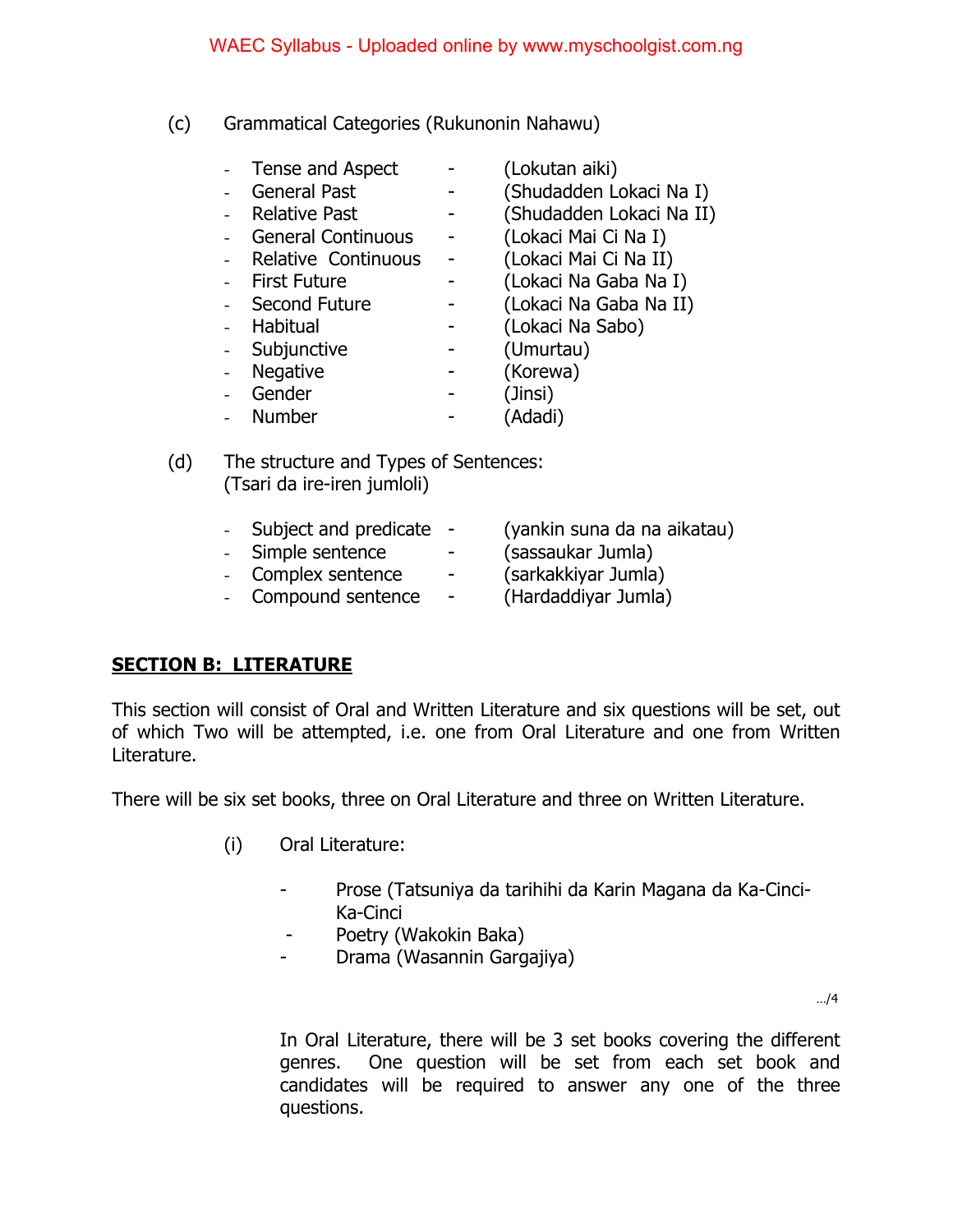(ii) Written Literature:

In Written Literature, there will be 3 set books covering the different genres. One question will be set from each set book and candidates will be required to answer any one of the three questions.

- Prose (Zube)
- Poetry (Rubutattun wakoki)
- Drama (Wasan kwaikwayo)

#### **SECTION C: CULTURE**

This Section will test candidates' knowledge of any of the following items on customs and Institutions: Two questions will be set and candidates will be required to answer one.

Topics to be examined will include:

- (i) Greeting:
	- Gaisuwar ban girma
	- Gaisuwar taya murna
	- Gaisuwar lokatai (safiya, rana, la'asar, damina, rani, d.s.)
	- Jaje
	- Ta'aziyya

#### (ii) Tarbiyya: Hanyoyin tarbiyya (tsawa, kwabo, harara, horo, d.s.)

- Girmama iyaye
- Girmama na gaba
- Girmama tsara
- Da'a ga hukuma
- (iii) Hospitality (karimci):
	- Girmama bako
	- Kyauta
	- Ciyarwa
	- Sadaka
- (iv) Family (Iyali):
	- Al'adun Aure
	- Haihuwa
	- Radin Suna

…/5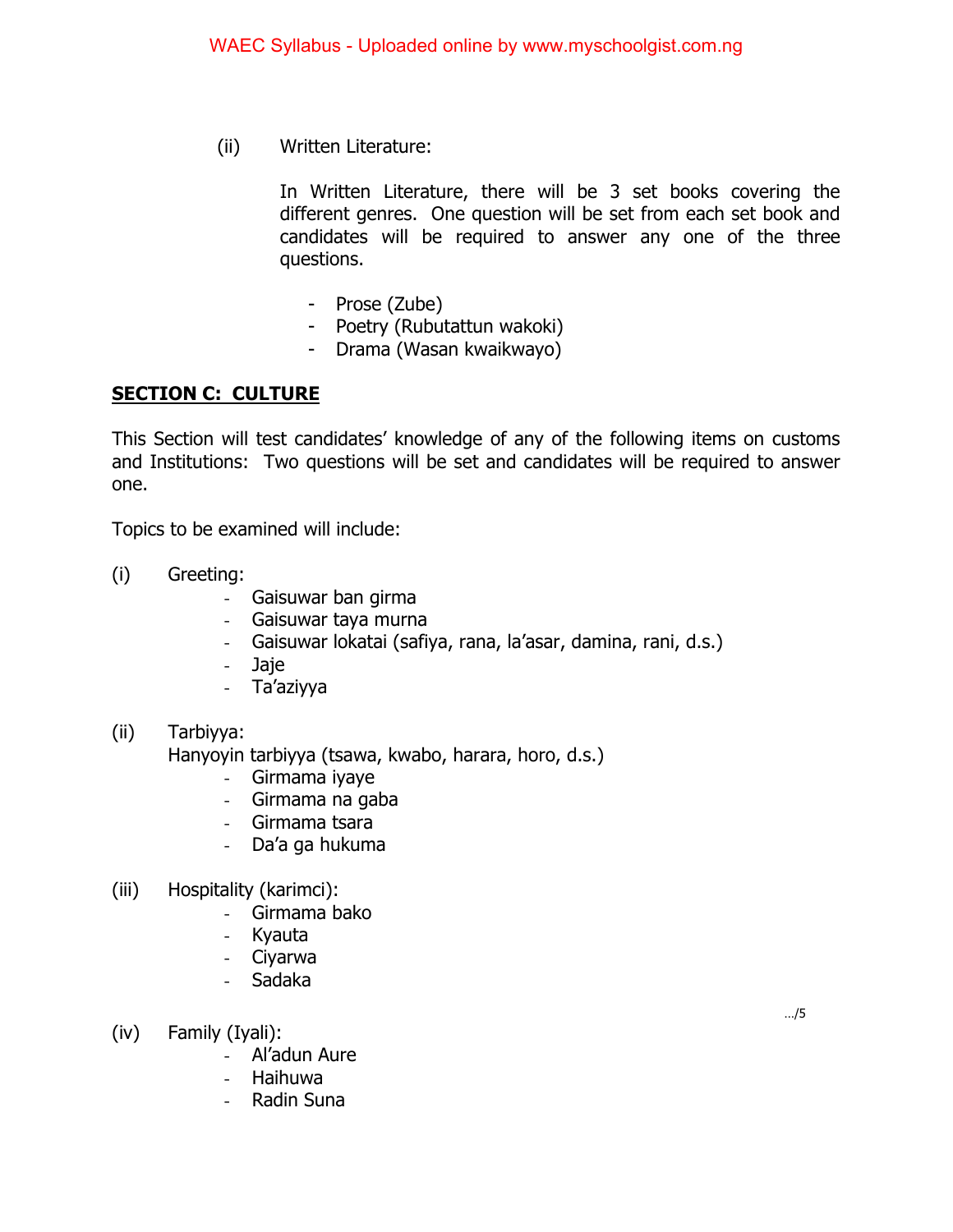- Reno
- Yaye
- Kaciya
- Zumunci
- Al'adun Mutuwa
- (v) Traditional Beliefs and Practices: Al'adun da suka saba wa addini misali: camfi, bori, duba, tsibbu, maita, fatalwa, d.s.
- (vi) Traditional Occupations (sana'o' in gargajiya):
	- Noma
	- Kira
	- Saka
	- Jima
	- Wanzanci
	- Kitso
	- Sassaka
	- Kiwo
	- Dukanci
	- Fawa
	- Su
	- Rini
	- Kasuwanci
	- Dillanci
- (vii) Traditional Medicine (Magungunan gargajiya):

Masu ba da maganin gargajiya. Misali:

- Magori
- 'yar maiganye
- bokaye
- Wanzamai, d.s.
- (viii) Traditional Authority and office holding (sarautun gargajiya)
	- Sarki
	- Hakimi
	- Dagaci
	- Mai Unguwa
	- Shamaki
	- Shantali
	- Sarkin Zagi
	- Liman

…/6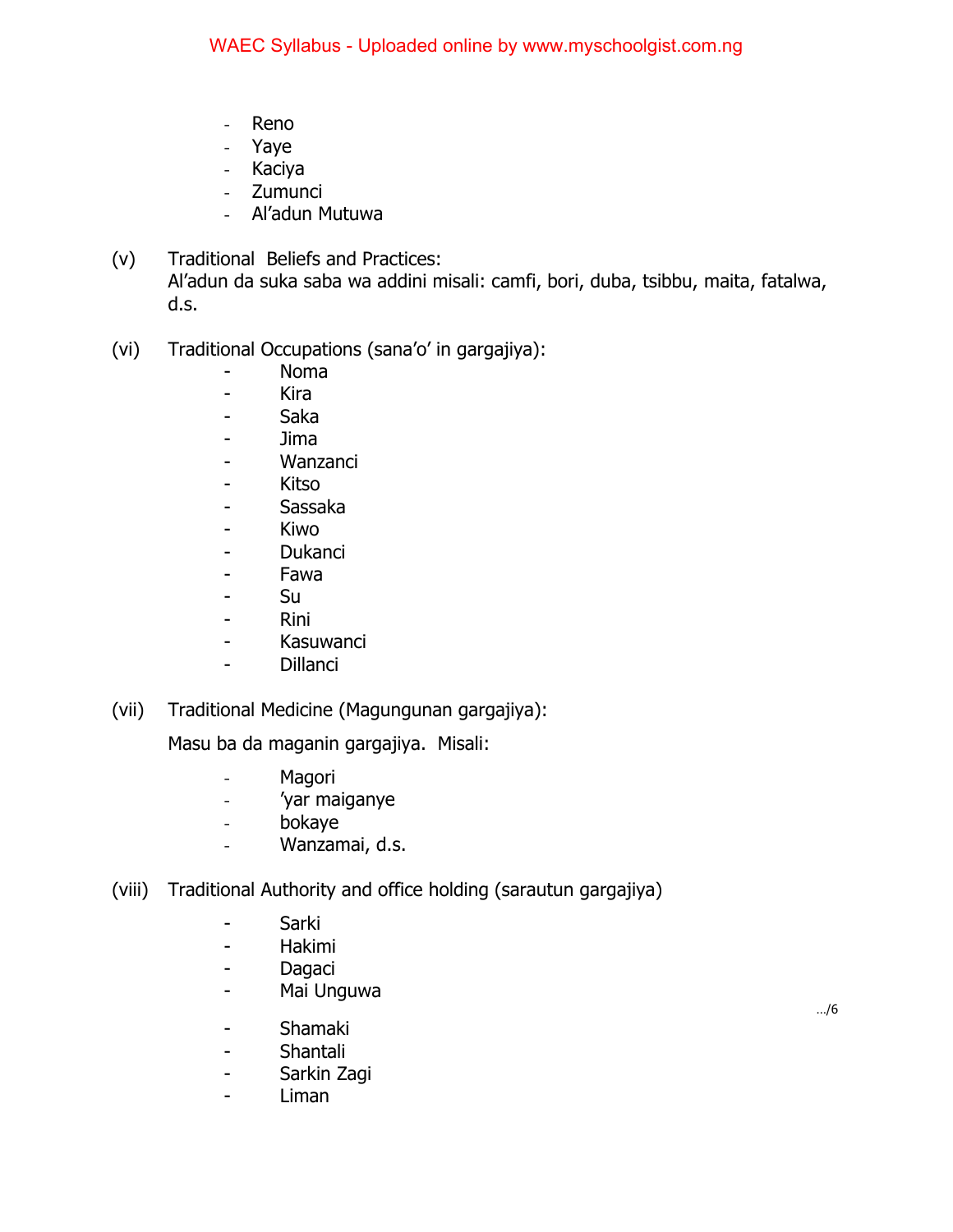- Sarkin fada, d.s.
- (ix) Forms of Traditional Recreation (Wasannin dandali):
	- Dambe
	- Kokawa
	- Kalankuwa
	- Shanci
	- Sukuwa
	- Hawan kaho

### **WEIGHTING:**

| <b>Composition/Letter Writing</b>    | $\overline{\phantom{a}}$ | 25 marks  |
|--------------------------------------|--------------------------|-----------|
| Other five questions (15 marks each) | $\overline{\phantom{0}}$ | 75 marks  |
| Total -                              |                          | 100 marks |

### **SUMMARY**

| Paper 1 | 60 marks  |
|---------|-----------|
| Paper 2 | 100 marks |

Maximum Marks Obtainable - 160 marks

(to be scaled down to 100%)

#### **LIST OF HAUSA TEXTS FOR THE WEST AFRICAN SENIOR SCHOOL CERTIFICATE EXAMINATION (WASSCE)**

#### **2014 – 2015**

#### **Language**

| Sound System And Grammar<br>$\overline{\phantom{a}}$ |   | Tsarin Sauti Da Nahawun Hausa<br>Sani, M. A. Z., U.P. Plc, Ibadan, 1999      |
|------------------------------------------------------|---|------------------------------------------------------------------------------|
| Reference                                            | - | Exam Focus<br>Hausa Language<br>Sani, M. A. Z. et al. U.P. Plc, Ibadan, 2000 |
|                                                      | ۰ | Darussan Hausa $1 - 3$<br>Yahaya, I. Y. et al; U.P. Plc, Ibadan, 1992        |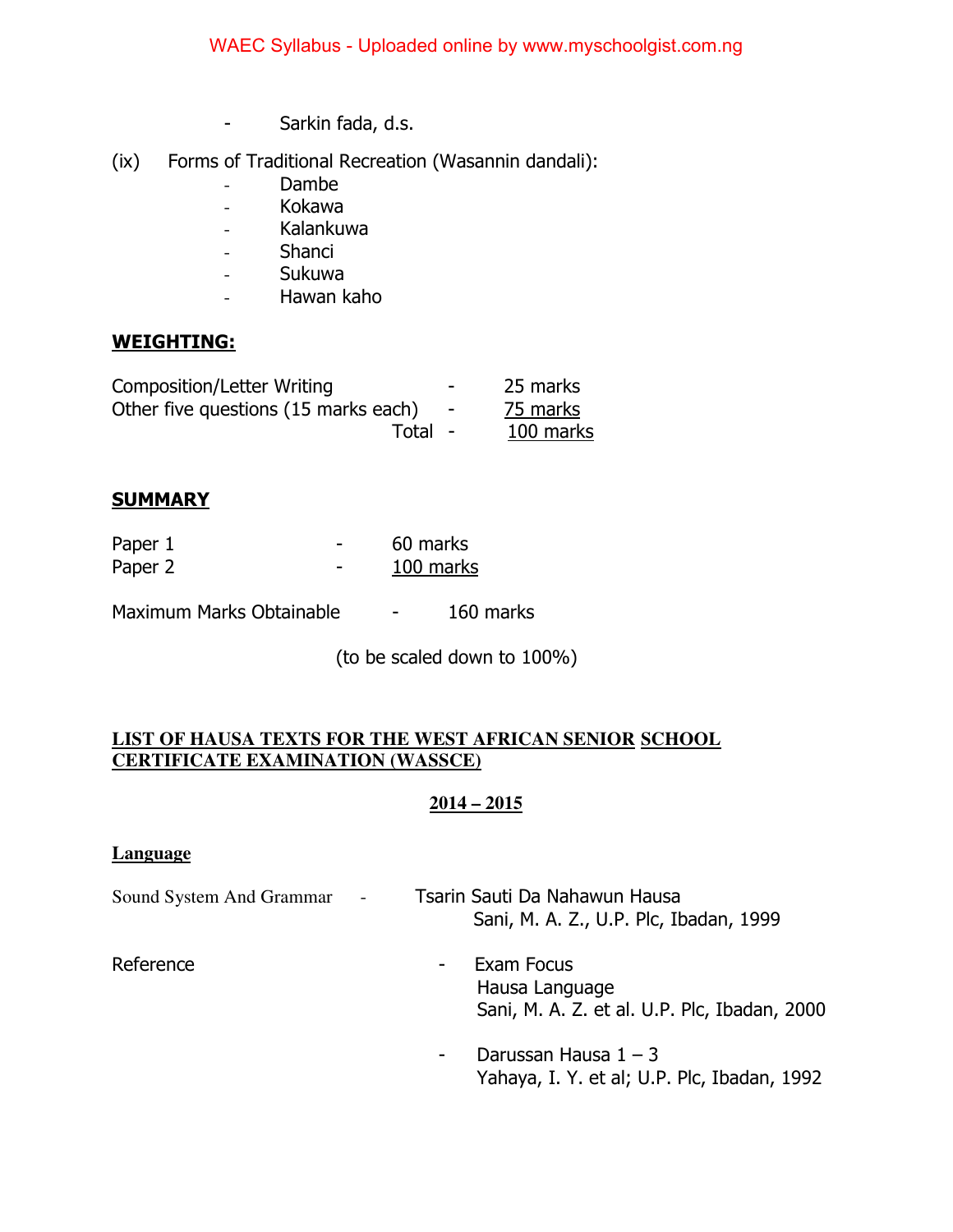# **Literature**

| Oral Literature           |                                                                            |
|---------------------------|----------------------------------------------------------------------------|
| Prose                     | Labarun Gargajiya 2<br>Yahaya, I. Y, O.U.P. Zaria 1977                     |
| Poetry                    | Kowa Ya Sha Kida<br>Muhammad, S. I, Longman Nigeria Plc Lagos reprint 2003 |
| Drama                     | Wasannin Tashe A Kasar Hausa<br>Umar, M. B. NNPC Zaria, 1980               |
| <b>Written Literature</b> |                                                                            |
| Prose                     | <u>Nagari Na Kowa</u><br>Jabiru, A. NNPC, Zaria reprint 2004               |
| Poetry                    | Ciza ka Busa<br>Ismaila, J., Longman Nig Plc Lagos, reprint 2002           |
| Drama                     | Zamanin Nan Namu<br>Shu'aibu, M. NNPC, Zaria, reprint 1983                 |

…/1

# **Reference Texts**

| Literature | Jagoran Nazarin Kagaggun Labarai<br>Mukhtar, I., A.J. Publishers, Kano, 2002                      |
|------------|---------------------------------------------------------------------------------------------------|
|            | Rabe-raben Adabi Da Muhimmancinsa<br>Dangambo, A., Truimp Publishing Company, Kano,<br>1984       |
|            | Harshe Da Adabin Hausa A Kamalle<br>Ismaila, J. and Tanimu, M. Y.<br>Spectrum Books, Ibadan, 2007 |
| Culture    | Rayuwar Hausawa<br>CSNL/BUK, Nelson Lagos, 1980                                                   |